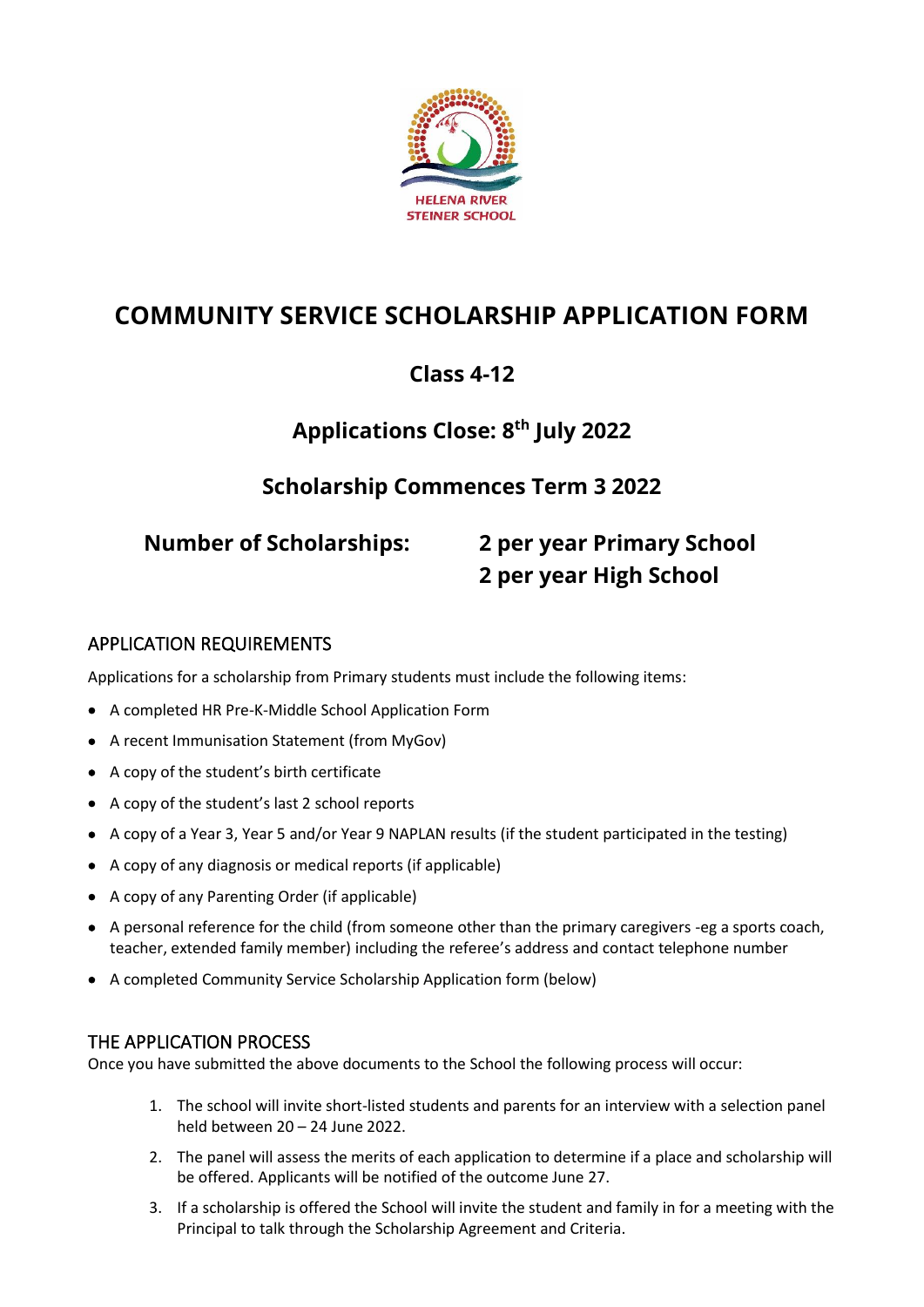## **FOR THE PARENT/GUARDIAN TO COMPLETE**

I wish to apply for the School's Community Service Scholarship for our Primary/High School child

|                                   | (name) to start Class | (year level)                                |
|-----------------------------------|-----------------------|---------------------------------------------|
| at Helena River Steiner School on |                       | (date). By signing below, I and the student |
| named above confirm that:         |                       |                                             |

- I am committed to supporting the provision of a Steiner education for my child, both pedagogically and financially (where applicable) as described in the School's policy and pedagogical framework.
- I understand that continued enrolment is dependent on this support for my child being provided and continued.
- I understand that this scholarship entitles my child to 50% off tuition fees.
- I understand that if my child is granted a scholarship, all the School's usual fees and levies, policies, and expectations will be applicable -other than the 40% reduction of Tuition Fees.
- By enrolling my child at Helena River Steiner School I commit to the ongoing development of the school, which will include the School's expectation of all parents and carers contributing five (5) Parent Participation Hours per semester in the capacity I am able to. If I am not able to do my Parent Participation Hours in any given semester, I understand that I will be charged the Parent Participation Hours Cash in Lieu Fee as described in the Fee Schedule.
- I understand it is my responsibility to submit the Parents Participation form (emailed by Finance and also available from the Office) by the end of each semester, and if this form is not received, the Cash in Lieu fee will be charged to my Fee Statement.
- I understand that if the scholarship is granted, this scholarship will be ongoing for the remainder of the year and subsequent years of schooling, however, is subject to review. If I wish to withdraw our child, one full term's notice must be given in writing, or one term's fees will be charged to my Fee Statement.

**Primary Carer's Name** \_\_\_\_\_\_\_\_\_\_\_\_\_\_\_\_\_\_\_\_\_\_\_\_\_\_\_\_\_\_\_\_\_\_\_\_\_\_\_\_\_\_\_\_\_\_\_\_\_\_\_\_\_\_\_\_\_\_\_\_\_\_\_

Relationship to the child **and the child and the child** 

**Signature** \_\_\_\_\_\_\_\_\_\_\_\_\_\_\_\_\_\_\_\_\_\_\_\_\_\_\_\_\_\_\_\_\_\_\_\_\_\_\_\_\_\_\_ **Date** \_\_\_\_\_\_\_\_\_\_\_\_\_\_\_\_\_\_\_\_\_\_\_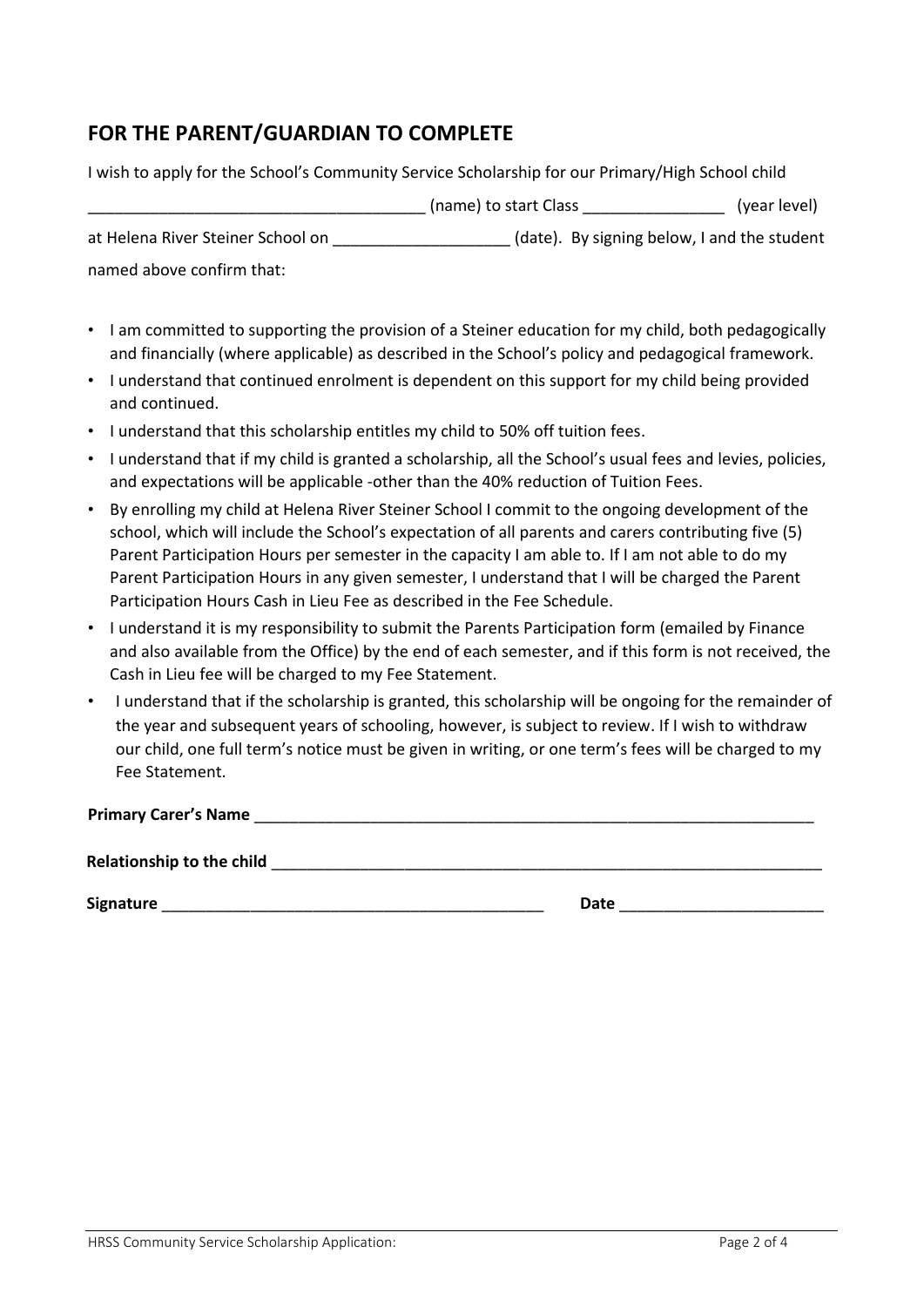## **FOR THE STUDENT TO COMPLETE**

**Primary and High School Students: Please hand-write your answers below. If you need more space, please write on a separate piece of paper.**

Why do you think it is important to give back to your community?

Please give examples of how you have contributed to your community.

What ways do you see other people contributing to their community?